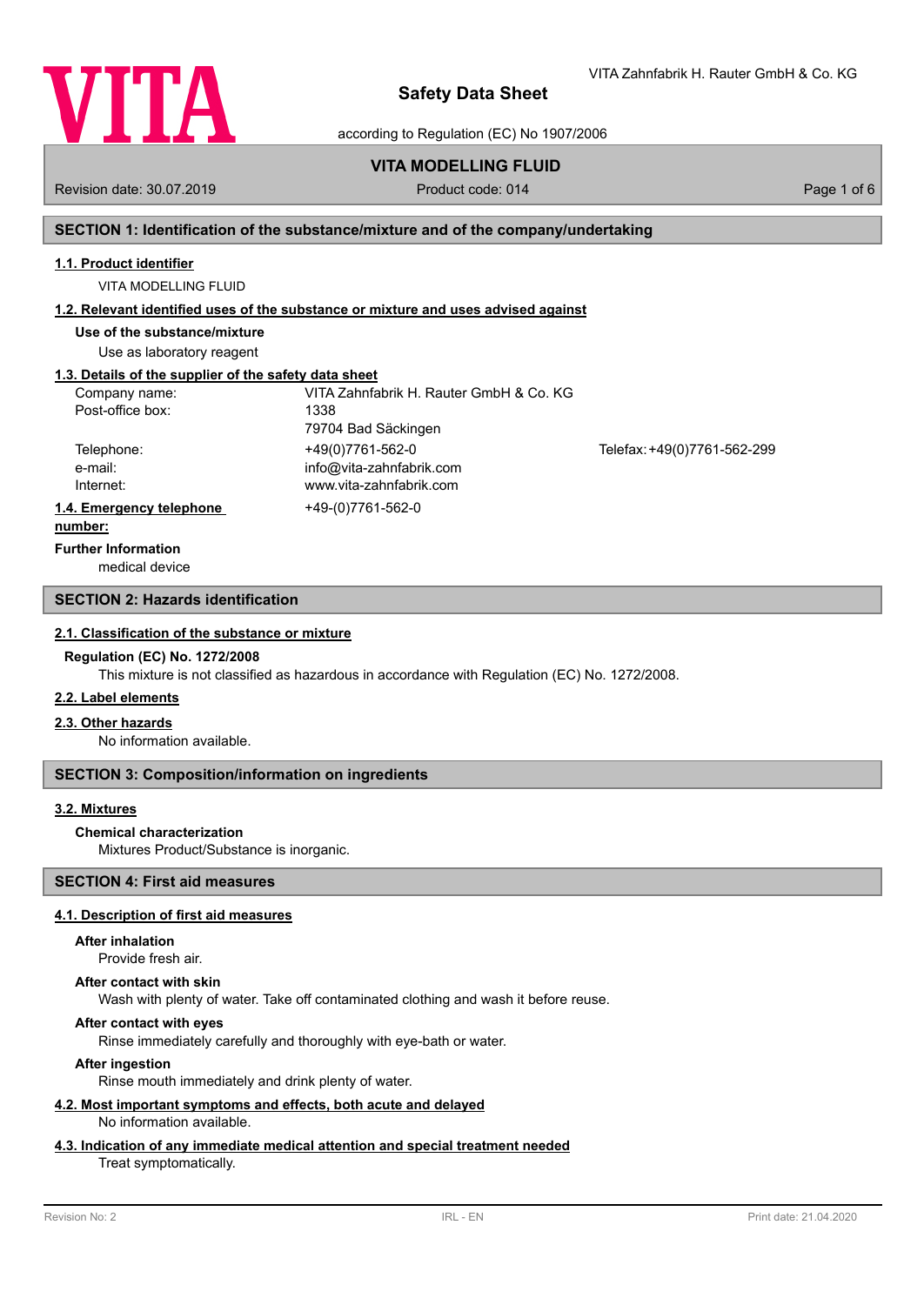

according to Regulation (EC) No 1907/2006

# **VITA MODELLING FLUID**

Revision date: 30.07.2019 **Product code: 014** Product code: 014 **Page 2 of 6** Page 2 of 6

## **SECTION 5: Firefighting measures**

## **5.1. Extinguishing media**

## **Suitable extinguishing media**

Co-ordinate fire-fighting measures to the fire surroundings.

# **5.2. Special hazards arising from the substance or mixture**

Non-flammable.

## **5.3. Advice for firefighters**

In case of fire: Wear self-contained breathing apparatus.

## **SECTION 6: Accidental release measures**

#### **6.1. Personal precautions, protective equipment and emergency procedures**

Use personal protection equipment.

#### **6.2. Environmental precautions**

No special environmental measures are necessary. Clean contaminated articles and floor according to the environmental legislation.

#### **6.3. Methods and material for containment and cleaning up**

Absorb with liquid-binding material (e.g. sand, diatomaceous earth, acid- or universal binding agents). Treat the recovered material as prescribed in the section on waste disposal.

# **6.4. Reference to other sections**

Safe handling: see section 7 Personal protection equipment: see section 8 Disposal: see section 13

#### **SECTION 7: Handling and storage**

#### **7.1. Precautions for safe handling**

#### **Advice on safe handling**

No special measures are necessary.

#### **Advice on protection against fire and explosion**

No special fire protection measures are necessary.

#### **7.2. Conditions for safe storage, including any incompatibilities**

**Requirements for storage rooms and vessels**

Keep container tightly closed.

## **Hints on joint storage**

No special measures are necessary.

# **7.3. Specific end use(s)**

Use as laboratory reagent

# **SECTION 8: Exposure controls/personal protection**

## **8.1. Control parameters**

#### **8.2. Exposure controls**

#### **Protective and hygiene measures**

Take off contaminated clothing. Wash hands before breaks and after work. When using do not eat, drink, smoke, sniff.

#### **Eye/face protection**

Wear eye protection/face protection.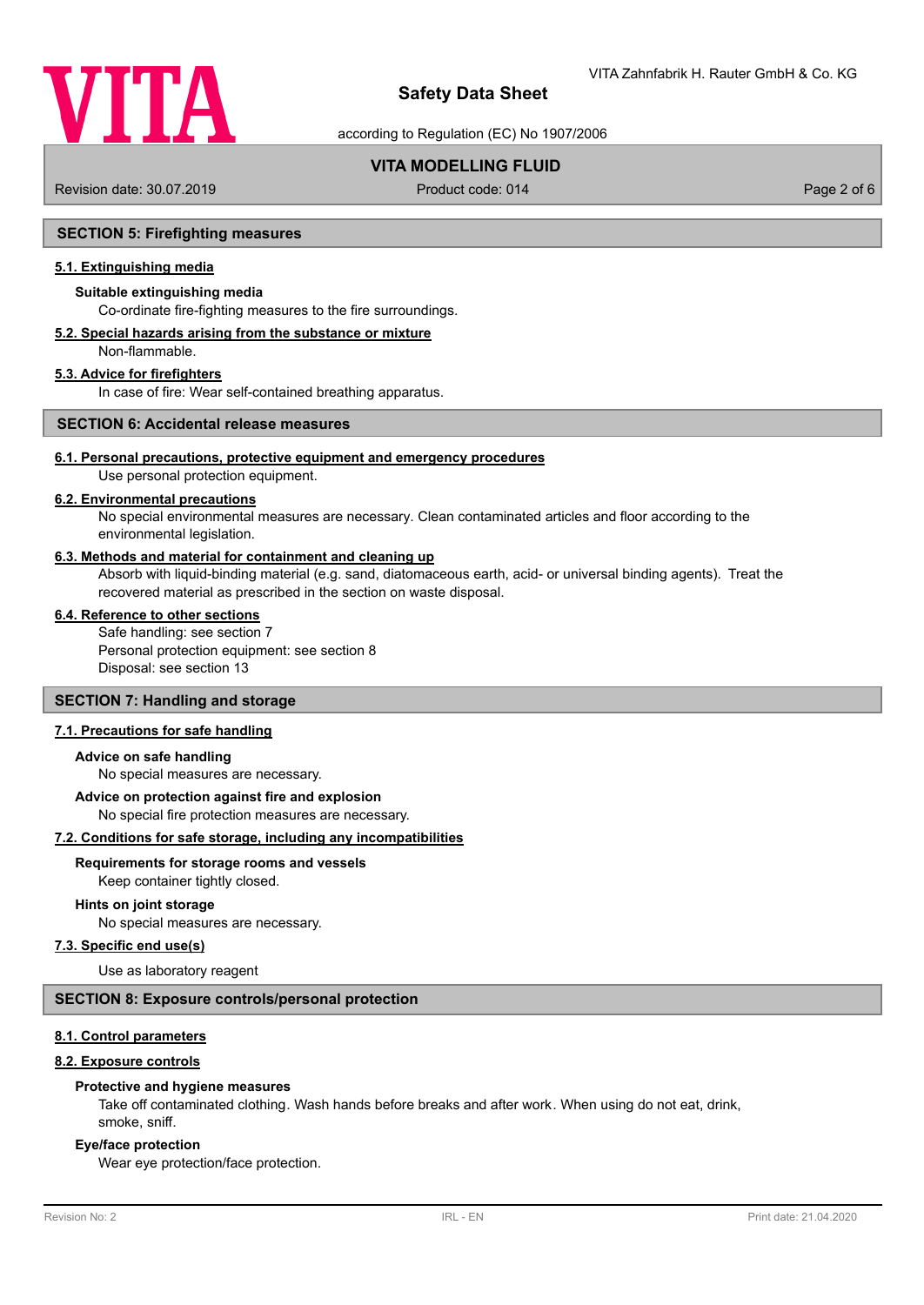

according to Regulation (EC) No 1907/2006

# **VITA MODELLING FLUID**

Revision date: 30.07.2019 **Product code: 014** Product code: 014 **Page 3 of 6** Page 3 of 6

## **Hand protection**

When handling with chemical substances, protective gloves must be worn with the CE-label including the four control digits. The quality of the protective gloves resistant to chemicals must be chosen as a function of the specific working place concentration and quantity of hazardous substances. For special purposes, it is recommended to check the resistance to chemicals of the protective gloves mentioned above together with the supplier of these gloves. Recommended glove articles KCL Dermatril P NBR (Nitrile rubber)

### **Skin protection**

Use of protective clothing.

#### **Respiratory protection**

In case of inadequate ventilation wear respiratory protection. Open windows to ensure natural ventilation.

## **SECTION 9: Physical and chemical properties**

#### **9.1. Information on basic physical and chemical properties**

| Physical state:                                               | Liquid                       |                                  |
|---------------------------------------------------------------|------------------------------|----------------------------------|
| Colour:<br>Odour:                                             | colourless<br>characteristic |                                  |
| pH-Value:                                                     |                              | 3,4                              |
| Changes in the physical state                                 |                              |                                  |
| Melting point:                                                |                              | 0 °C                             |
| Initial boiling point and boiling range:                      |                              | 100 °C                           |
| <b>Flammability</b>                                           |                              |                                  |
| Solid:                                                        |                              | not applicable                   |
| Gas:                                                          |                              | not applicable                   |
| <b>Explosive properties</b><br>The product is not: Explosive. |                              |                                  |
| Lower explosion limits:                                       |                              | not determined                   |
| Upper explosion limits:                                       |                              | not determined                   |
| <b>Auto-ignition temperature</b>                              |                              |                                  |
| Solid:<br>Gas:                                                |                              | not applicable<br>not applicable |
| Decomposition temperature:                                    |                              | not determined                   |
| <b>Oxidizing properties</b><br>Not oxidising.                 |                              |                                  |
| Vapour pressure:<br>(at 50 $°C$ )                             |                              | <=1100 hPa                       |
| Density:                                                      |                              | 0,99700 g/cm <sup>3</sup>        |
| Solubility in other solvents<br>not determined                |                              |                                  |
| Partition coefficient:                                        |                              | not determined                   |
| Vapour density:                                               |                              | not determined                   |
| Evaporation rate:                                             |                              | not determined                   |
| 9.2. Other information                                        |                              |                                  |
| Solid content:                                                |                              | 0,0%                             |

## **SECTION 10: Stability and reactivity**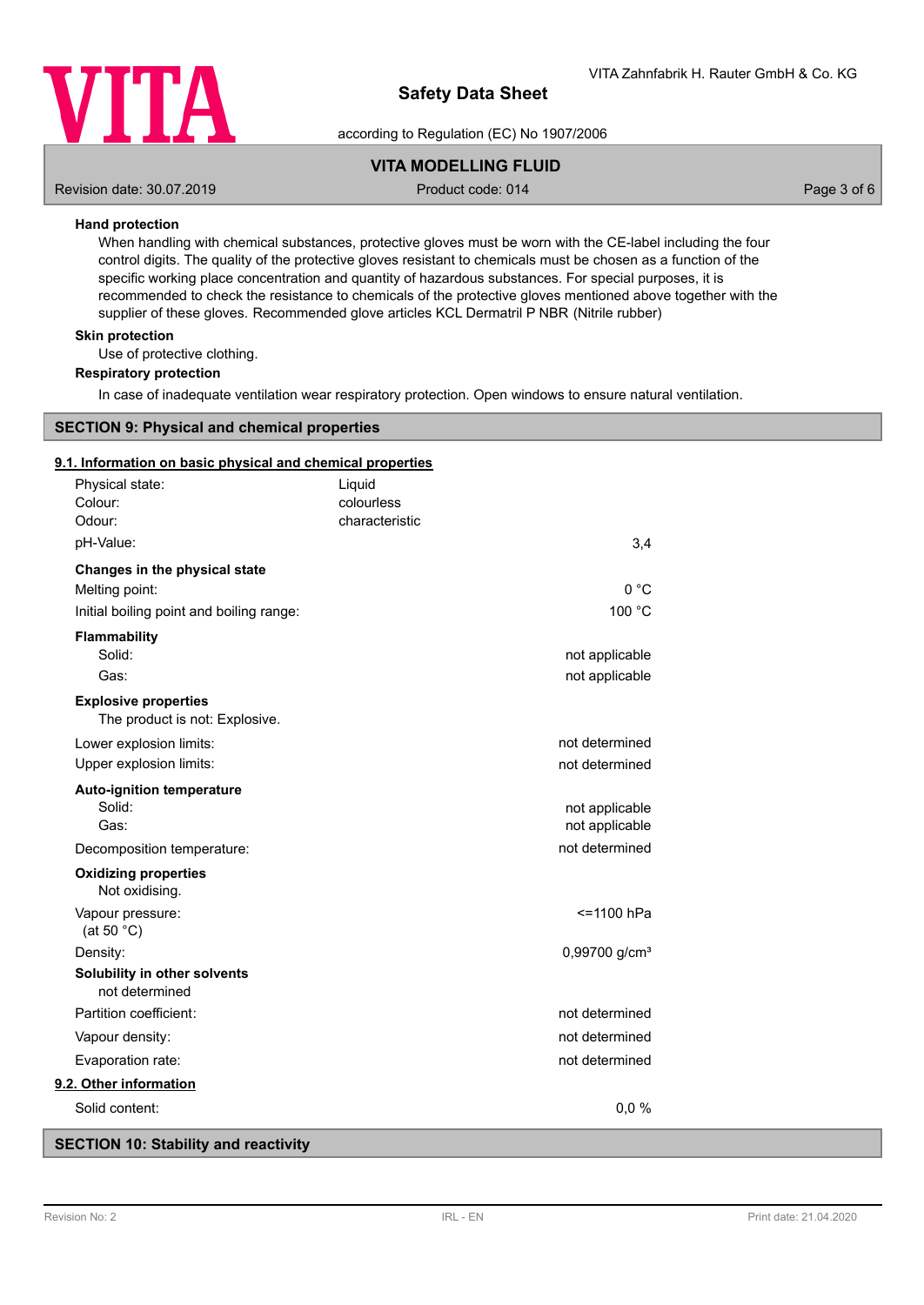

according to Regulation (EC) No 1907/2006

## **VITA MODELLING FLUID**

Revision date: 30.07.2019 **Product code: 014** Product code: 014 **Page 4 of 6** Page 4 of 6

## **10.1. Reactivity**

No hazardous reaction when handled and stored according to provisions.

## **10.2. Chemical stability**

The product is stable under storage at normal ambient temperatures.

#### **10.3. Possibility of hazardous reactions**

No known hazardous reactions.

#### **10.4. Conditions to avoid**

none

# **10.5. Incompatible materials**

No information available.

## **10.6. Hazardous decomposition products**

No known hazardous decomposition products.

#### **SECTION 11: Toxicological information**

## **11.1. Information on toxicological effects**

#### **Acute toxicity**

Based on available data, the classification criteria are not met.

#### **Irritation and corrosivity**

Based on available data, the classification criteria are not met.

#### **Sensitising effects**

Based on available data, the classification criteria are not met.

#### **Carcinogenic/mutagenic/toxic effects for reproduction**

Based on available data, the classification criteria are not met.

#### **STOT-single exposure**

Based on available data, the classification criteria are not met.

## **STOT-repeated exposure**

Based on available data, the classification criteria are not met.

#### **Aspiration hazard**

Based on available data, the classification criteria are not met.

#### **Additional information on tests**

The mixture is classified as not hazardous according to regulation (EC) No 1272/2008 [CLP].

# **SECTION 12: Ecological information**

#### **12.1. Toxicity**

The product is not: Ecotoxic.

#### **12.2. Persistence and degradability**

The product has not been tested.

#### **12.3. Bioaccumulative potential**

The product has not been tested.

#### **12.4. Mobility in soil**

The product has not been tested.

# **12.5. Results of PBT and vPvB assessment**

The product has not been tested.

# **12.6. Other adverse effects**

No information available.

#### **Further information**

Avoid release to the environment.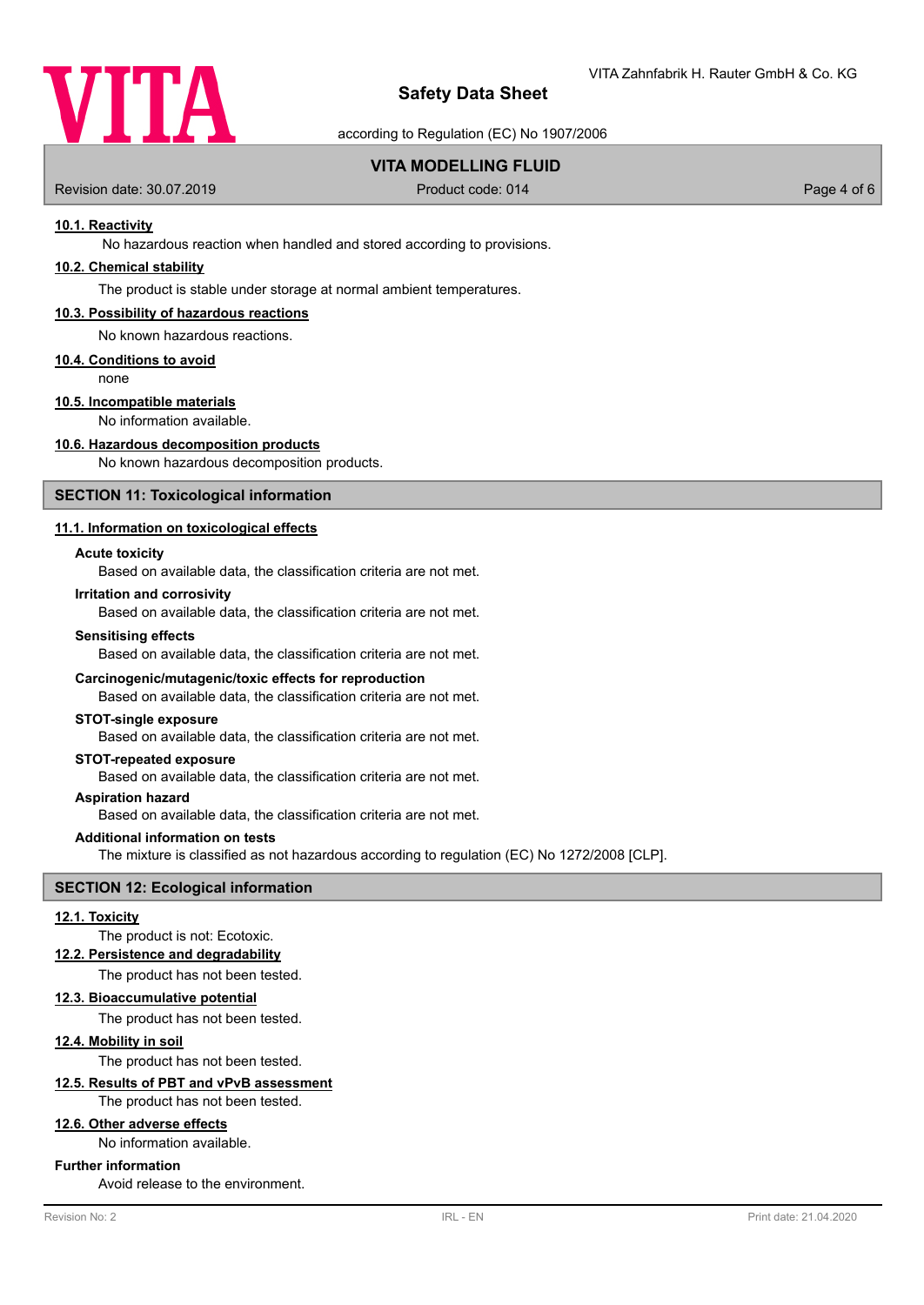

according to Regulation (EC) No 1907/2006

# **VITA MODELLING FLUID**

Revision date: 30.07.2019 **Product code: 014** Product code: 014 **Page 5 of 6** Page 5 of 6

# **SECTION 13: Disposal considerations**

## **13.1. Waste treatment methods**

## **Disposal recommendations**

Dispose of waste according to applicable legislation.

## **Contaminated packaging**

Wash with plenty of water. Completely emptied packages can be recycled.

## **SECTION 14: Transport information**

# **Land transport (ADR/RID)**

| 14.1. UN number:                                                                                     | No dangerous good in sense of this transport regulation. |  |
|------------------------------------------------------------------------------------------------------|----------------------------------------------------------|--|
| 14.2. UN proper shipping name:                                                                       | No dangerous good in sense of this transport regulation. |  |
| 14.3. Transport hazard class(es):                                                                    | No dangerous good in sense of this transport regulation. |  |
| 14.4. Packing group:                                                                                 | No dangerous good in sense of this transport regulation. |  |
| Inland waterways transport (ADN)                                                                     |                                                          |  |
| 14.1. UN number:                                                                                     | No dangerous good in sense of this transport regulation. |  |
| 14.2. UN proper shipping name:                                                                       | No dangerous good in sense of this transport regulation. |  |
| 14.3. Transport hazard class(es):                                                                    | No dangerous good in sense of this transport regulation. |  |
| 14.4. Packing group:                                                                                 | No dangerous good in sense of this transport regulation. |  |
| <b>Marine transport (IMDG)</b>                                                                       |                                                          |  |
| 14.1. UN number:                                                                                     | No dangerous good in sense of this transport regulation. |  |
| 14.2. UN proper shipping name:                                                                       | No dangerous good in sense of this transport regulation. |  |
| 14.3. Transport hazard class(es):                                                                    | No dangerous good in sense of this transport regulation. |  |
| 14.4. Packing group:                                                                                 | No dangerous good in sense of this transport regulation. |  |
| Air transport (ICAO-TI/IATA-DGR)                                                                     |                                                          |  |
| 14.1. UN number:                                                                                     | No dangerous good in sense of this transport regulation. |  |
| 14.2. UN proper shipping name:                                                                       | No dangerous good in sense of this transport regulation. |  |
| 14.3. Transport hazard class(es):                                                                    | No dangerous good in sense of this transport regulation. |  |
| 14.4. Packing group:                                                                                 | No dangerous good in sense of this transport regulation. |  |
| 14.5. Environmental hazards                                                                          |                                                          |  |
| ENVIRONMENTALLY HAZARDOUS:                                                                           | no                                                       |  |
| 14.6. Special precautions for user                                                                   |                                                          |  |
| No information available.                                                                            |                                                          |  |
| 14.7. Transport in bulk according to Annex II of Marpol and the IBC Code<br>not applicable           |                                                          |  |
| <b>SECTION 15: Regulatory information</b>                                                            |                                                          |  |
| 15.1. Safety, health and environmental regulations/legislation specific for the substance or mixture |                                                          |  |
| EU regulatory information                                                                            |                                                          |  |
| Information according to 2012/18/EU<br>(SEVESO III):                                                 | Not subject to 2012/18/EU (SEVESO III)                   |  |
| National regulatory information                                                                      |                                                          |  |
|                                                                                                      |                                                          |  |

Water hazard class (D):  $\blacksquare$  - non-hazardous to water

## **15.2. Chemical safety assessment**

Chemical safety assessments for substances in this mixture were not carried out.